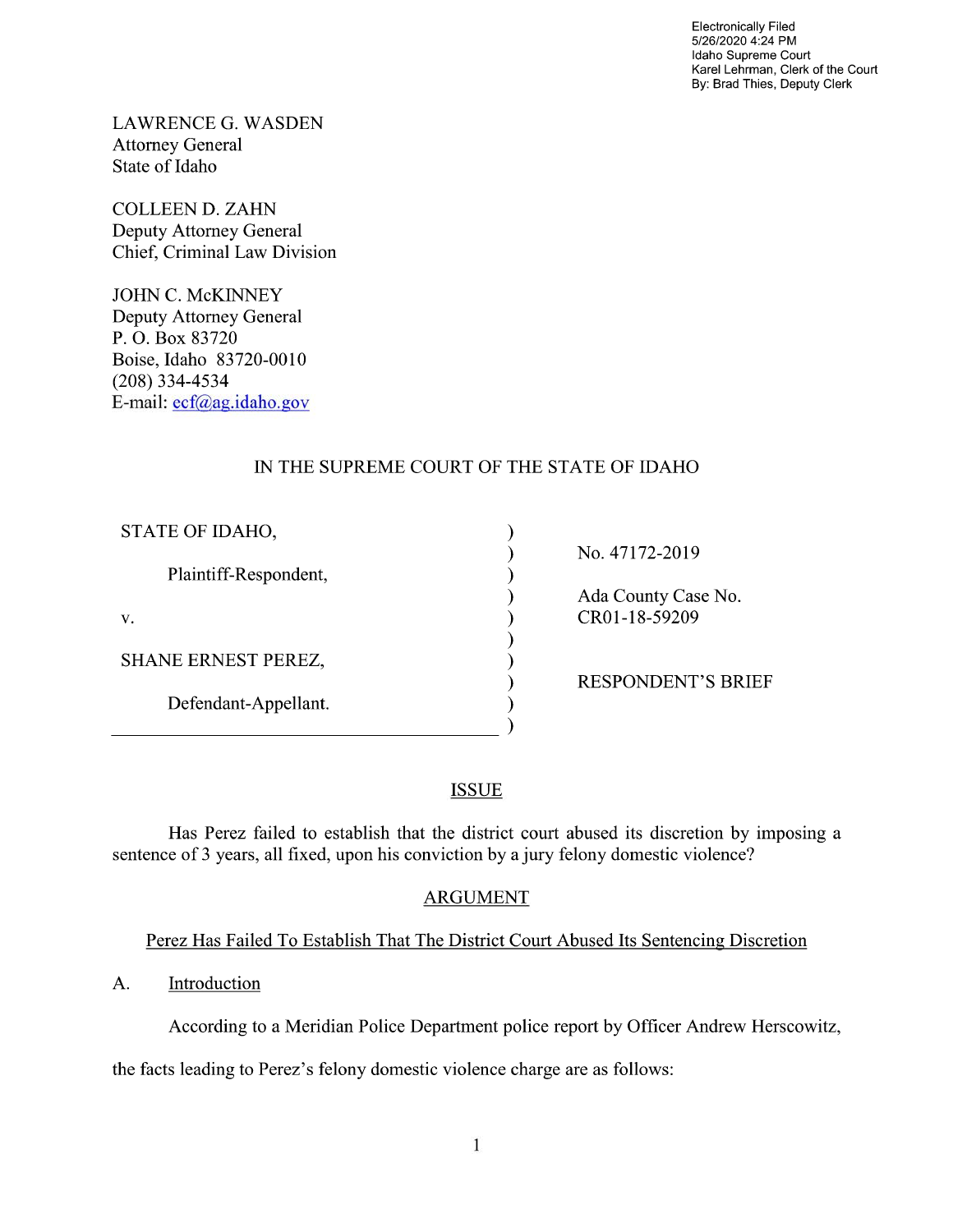On  $12/16/18$  at approximately 1255 hours, I was dispatched to a domestic dispute at 11 Washington Ave Meridian, ID. Jennifer Blewett reported this date her boyfriend, Shane Perez, whom she has been dating and living With for approximately  $1/2$  years physically grabbed her right arm and ripped off her sweater. Jennifer had red marks on her neck and right arm, and bruise on her right arm. Shane Perez confirmed he did physically grab Jennifer, but claimed he only grabbed her wrists to restrain her from throwing objects. Due to the marks and bruising left 0n Jennifer; Shane was placed under arrest for Domestic Battery without traumatic injury.

(Full Review PSI,  $p.420<sup>1</sup>$ ) The state charged Perez with felony domestic violence or battery based on having inflicted a traumatic injury on Ms. Blewett, or, alternatively, for committing battery upon her having been convicted of felony domestic violence or battery within the previous 15 years. (R., pp.30-31.)

At trial, Ms. Blewett testified that, after Perez made some exceptionally offensive remarks t0 her, she spat in his face and swiped everything off the bedroom dresser onto the floor. (Trial Tr., p.198, L.15 - p.201, L.17.<sup>2</sup>) Perez grabbed Ms. Blewett's right forearm, swung her around, and, "grabbed the top of [her] sweatshirt, a hand on each side of where the zipper was[,]" then "[h]e crossed his hands, trying to choke [her] with [her] sweater." (Trial Tr., p.205, L.10 – p.206, L.6; p.207, Ls.9-17; p.246, Ls.15-18.) A woman named Su-Ling, who lived in the shed/bedroom of the residence, came into to the house with her daughters and told Perez to get off of Ms. Blewett. (Trial Tr.,  $p.207$ , Ls.15-17.) Ms. Blewett went with Su-Ling to the shed/bedroom and called the police to report the incident. (Trial Tr.,  $p.208$ , L.16 –  $p.209$ , L.12.)

The jury convicted Perez of felony domestic violence based on the infliction of a traumatic injury upon Ms. Blewett. (R., p.154; Trial Tr., p.539, Ls.17-24.) The district court imposed a

<sup>&</sup>lt;sup>1</sup> The Full Review PSI and 2014 PSI page numbers correspond with the page numbers of the electronic file "Conf.Docs.-Perez.pdf."

<sup>&</sup>lt;sup>2</sup> All transcripts are located in the electronic file "Trans.-Perez.pdf." Citations are to the page numbers of the quad-pages, which are continuous through all of the proceedings transcribed.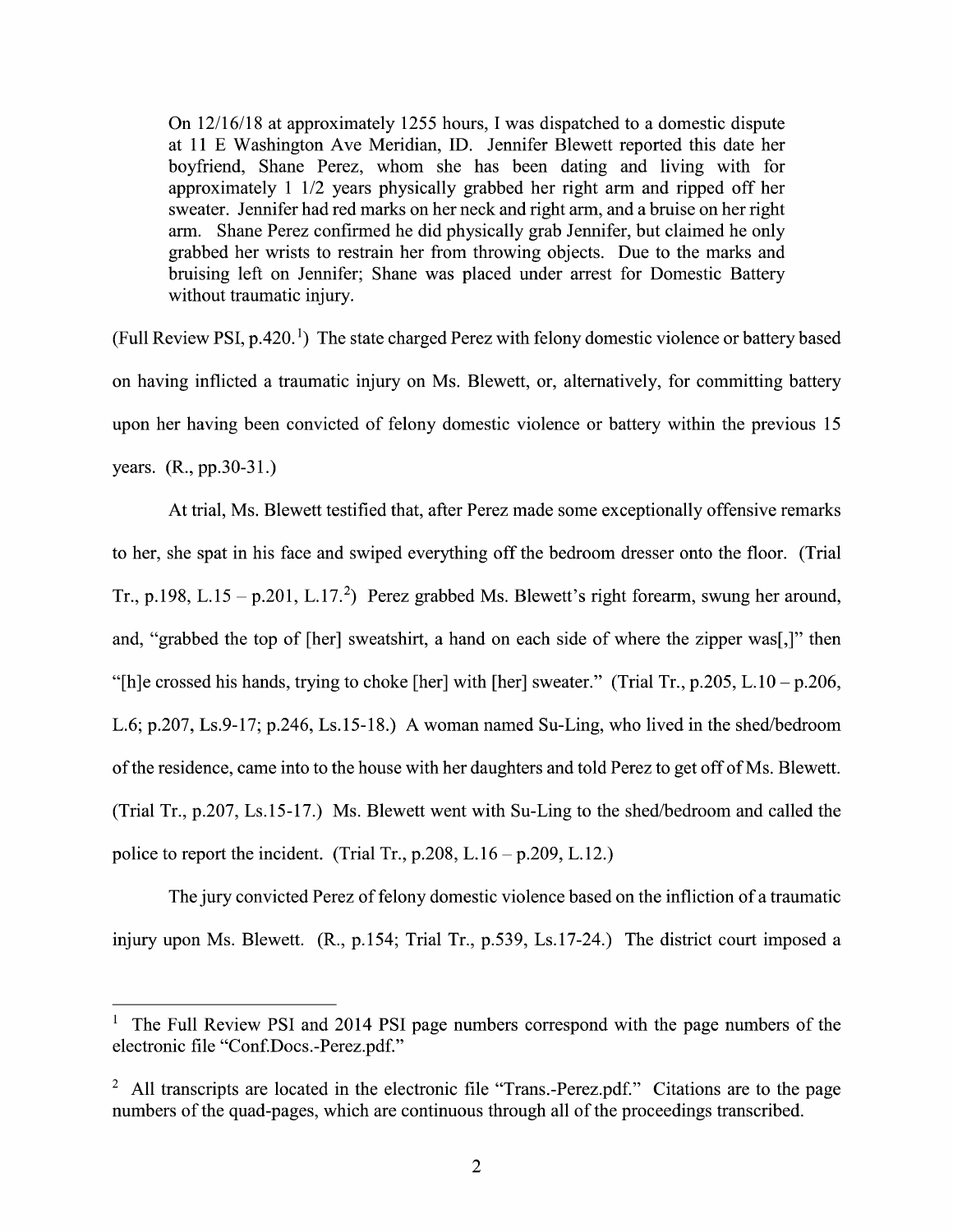sentence of three years, all fixed. (R., pp.165-168.) Perez filed a notice of appeal timely from the judgment 0f conviction. (R., pp.169-172.)

Perez asserts that, "[i]n light of the mitigating factors present in this case, Mr. Perez's sentence is excessive considering any view of the facts." (Appellant's brief, p.4.) The record supports the sentence imposed.

### B. Standard Of Review

"Appellate review of a sentence is based on an abuse of discretion standard. Where a sentence is not illegal, the appellant has the burden to show that it is unreasonable and, thus, a clear abuse of discretion." State v. Schiermeier, 165 Idaho 447, 451, 447 P.3d 895, 899 (2019) (citations and quotations omitted). "To show an abuse of discretion, the defendant must show that in light of the governing criteria, the sentence was excessive, considering any view of the facts." State v. McIntosh, 160 Idaho 1, 8, 368 P.3d 621, 628 (2016). A sentence of confinement is reasonable if it appears at the time of sentencing that confinement is necessary to accomplish the primary objective of protecting society and to achieve any or all of the related goals of deterrence, rehabilitation, or retribution applicable to a given case. Schiermeier, 165 Idaho at 454, 447 P.3d at 902. The district court has the discretion to weigh those objectives and give them differing weights when deciding upon the sentence. State v. Bailey, 161 Idaho 887, 895, 392 P.3d 1228, 1236 (2017) (citing McIntosh, 160 Idaho at 9, 368 P.3d at 629). "In deference t0 the trial judge, this Court will not substitute its view of a reasonable sentence where reasonable minds might differ." State v. Matthews, 164 Idaho 605, 608, 434 P.3d 209, 212 (2019) (citation omitted). Furthermore, "[a] sentence fixed Within the limits prescribed by the statute will ordinarily not be considered an abuse 0f discretion." Schiermeier, 165 Idaho at 454, 447 P.3d at 902.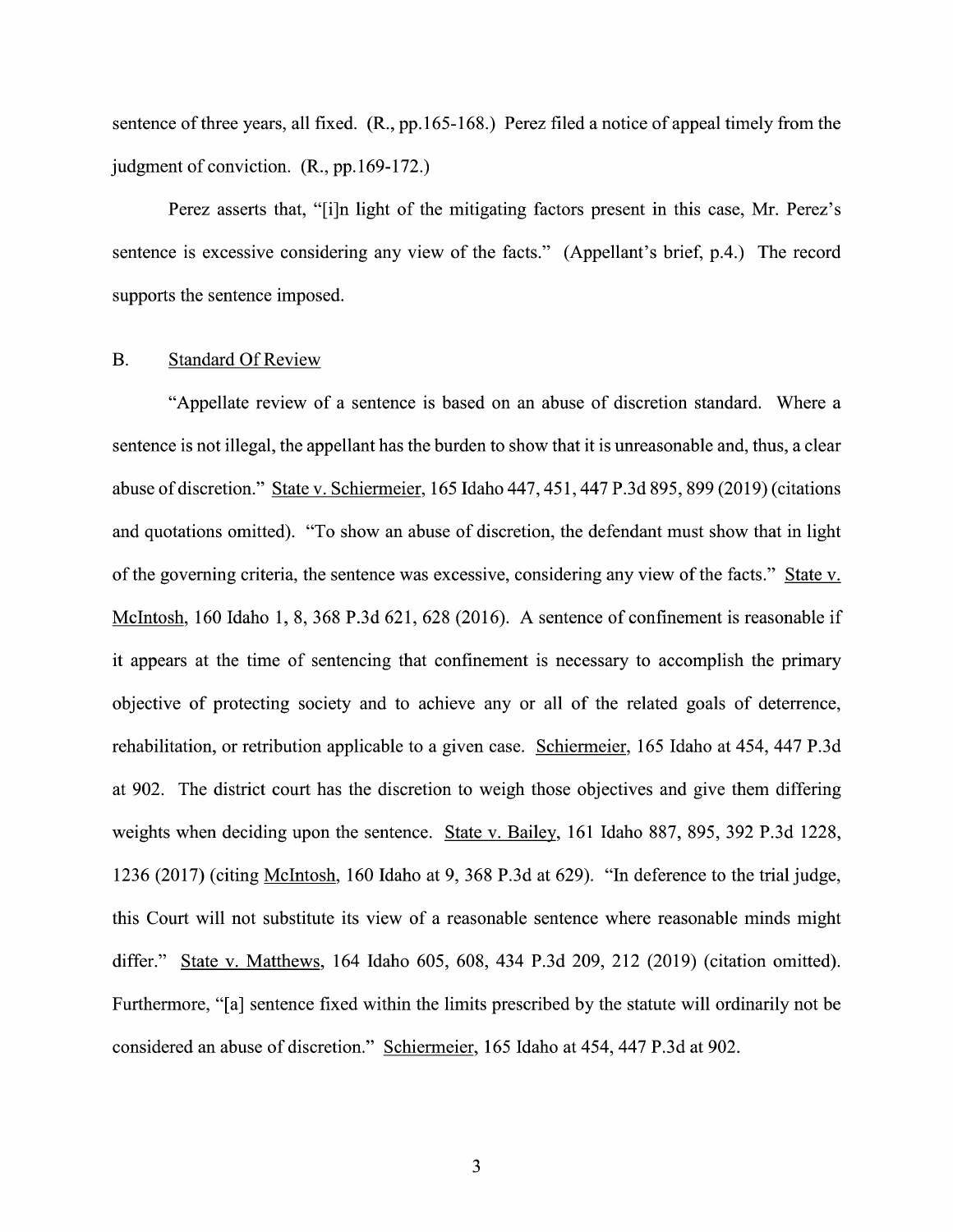### C. Perez Has Shown No Abuse Of The District Court's Discretion

 $\cdots$ 

Application of these legal standards to the facts of this case shows no abuse of discretion. First, the district court applied the correct legal standards. (Sent. Tr., 560, L.22 –  $p.561$ , L.4.) The court acknowledged that Perez committed his current felony domestic Violence while he was still 0n probation for committing the same type 0f offense in 2014, grabbing another woman around the throat and shoving her up against the outside shed (see 2014 PSI, pp.421-426), and focused on the fact that he had been given the benefits of probation, a rider, and domestic violence treatment, -- all of which failed to deter him from committing another act of domestic violence, to wit:

My recollection 0f the testimony is that there were things going on in the home that should have, in my view, been a red flag for your probation officer, you're exercising power and control over the other people in the house. I realize it's your house. You viewed yourself as the landlord, but for someone who's on probation for domestic violence, power and control issues are a red flag for a probation officer.

That said, you've got to learn that you can't behave this way. As you've just told me, you know you should have just walked away, and yet this is the second time that you haven't, and, ultimately, I'm trying to get it through to you that you just have to walk away. When you get angry with people, you can't lay hands on them. It's as easy as that.

And so I have to consider how likely it is that I think you are to do this again. Certainly that's greater than the norm because, 1, you did it once, and, then, 2, you were told that if you did it again you were likely going to prison for 10 years, and you did it again.

And you were told that, well, maybe, you shouldn't drink alcohol because maybe that will make it less likely that you won't do it again, and you went and drank alcohol too, and so the idea that Judge Moody's sentence deterred you from doing this, clearly, isn't true. I'm not sure how much of a sentence I would have to impose t0 be any more of deterrent effect than what she did. She tried to give you that message. You spent a long time in jail, and then you got out, and you didn't do well, and then you went to prison. You did a rider in that case.

And so I just tell you, Mr. Perez, I don't know that I can deter you while you're in the community. I don't know that the threat of future incarceration is going to have much effect on you because Judge Moody's didn't. Iwill say in my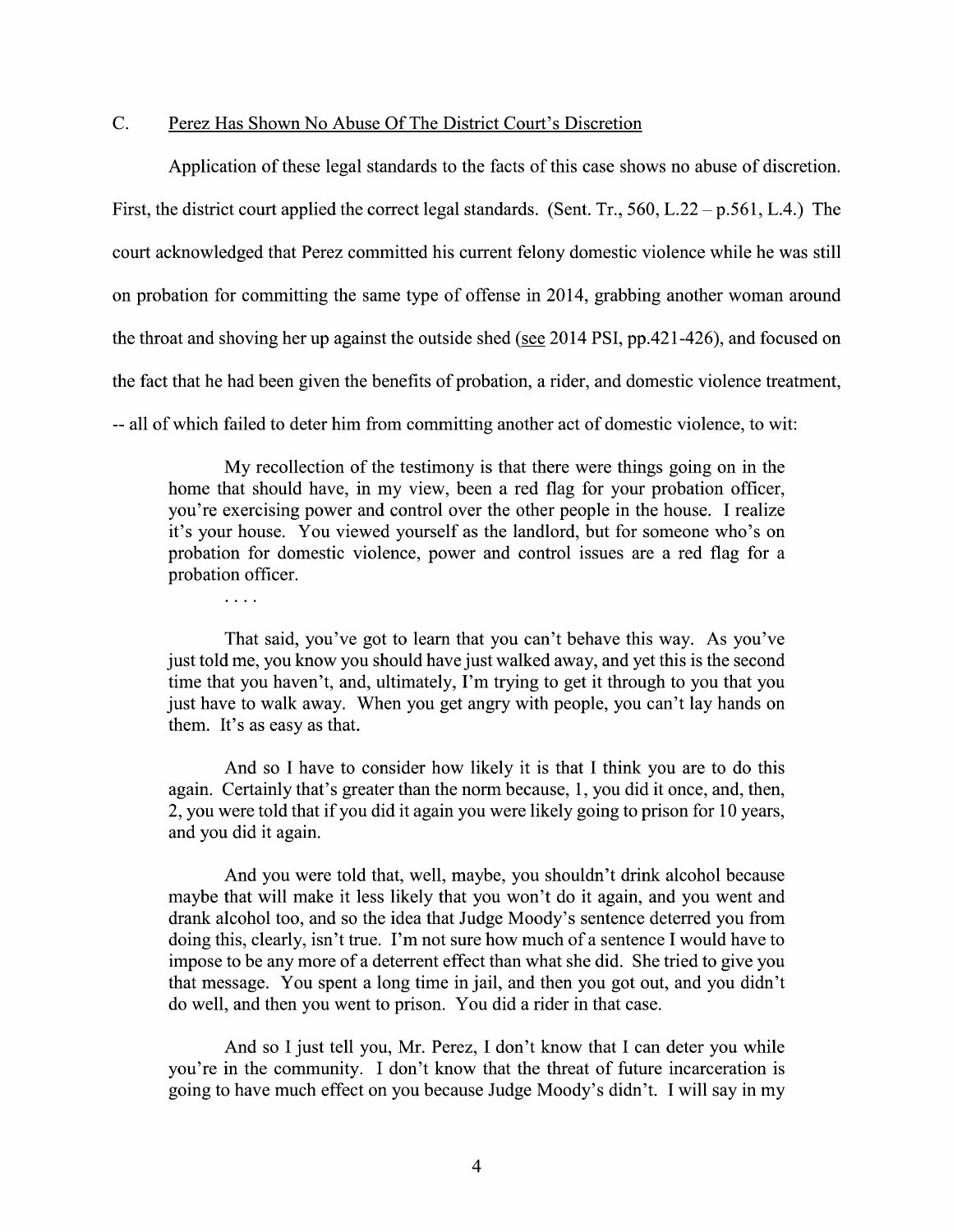judgment, what Judge Moody's indeterminate sentence, will satisfy that concern. If she decides to send you to prison and parole decides to let you out on or 10-year sentence, then, that 10-year sentence is, in my view, a sufficient deterrent to you. I'm not going to add 0n to her sentence like the state has recommended.

And so for similar reasons, I'm devaluing rehabilitation. One, because it didn't work when Judge Moody tried it; 2, because I'm not sure that your alcohol use was a significant factor in this event; and, 3, you've been through domesticviolence treatment. You kind of had the rehabilitation that's available. You're either going to learn that you can't put your hands on people or you won't, and so in my View, this is mostly about What the appropriate punishment, in some extent message, of deterrence I send to you.

(Sent. Tr., p.561, L.15 – p.564, L.3.)

The district court's analysis is supported by the record. After Perez was convicted of choking/battering woman in his <sup>2014</sup> case, he choked and bruised Ms. Blewett in <sup>2018</sup> despite having been given the rehabilitative opportunities of being placed on probation, then a rider, and probation again, and undergoing one year 0f domestic Violence treatment. (Full Review PSI, pp.420-422.) The court reasonably concluded that, having burned those deterrent bridges, in order to protect society, placing Perez in the community was not a viable possibility.

On appeal, Perez contends that the district court failed to sufficiently consider the mitigating factors that he had a good work history and the support of family and friends.<sup>3</sup> (Appellant's brief, pp.4-5.) Although those dynamics are laudable, they have obviously not been enough to keep Perez from committing domestic violence  $-$  even while on probation for the same crime. (See PSI, p.421 (showing conviction for second offense DUI in 2015).) Perez add that the court failed to adequately factor into its sentencing decision that he is remorseful and accepted responsibility for his crime. (Appellant's brief, pp.5-6.) Although Perez's comments during the

<sup>&</sup>lt;sup>3</sup> Because "Mr. Perez politely declined to participate in the PSI and the Global Appraisal of Individual Needs (GAIN) substance use assessment processes[,]" no potential mitigation factors from those evaluations are available. (Full Review PSI, p.420.)